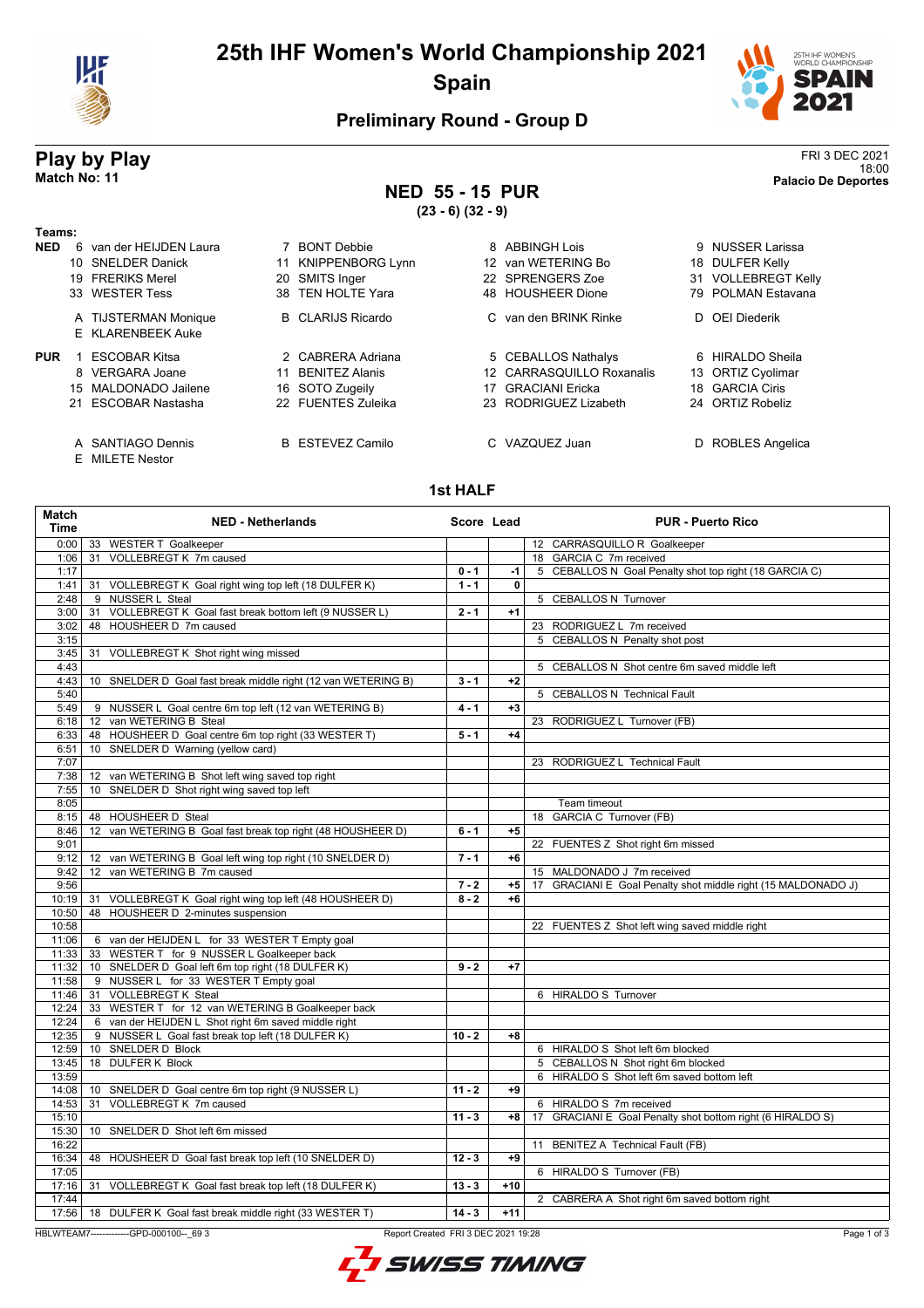

**25th IHF Women's World Championship 2021 Spain**



### **Preliminary Round - Group D**

### **Play by Play** FRI 3 DEC 2021 18:00 **Match No: 11 Palacio De Deportes**

#### **NED 55 - 15 PUR (23 - 6) (32 - 9)**

#### **1st HALF**

| <b>Match</b><br><b>Time</b> | <b>NED - Netherlands</b>                                          | Score Lead |       | <b>PUR - Puerto Rico</b>                                |
|-----------------------------|-------------------------------------------------------------------|------------|-------|---------------------------------------------------------|
| 18:58                       |                                                                   |            |       | 2 CABRERA A Technical Fault                             |
| 19:16                       | 48 HOUSHEER D Shot right 9m post                                  |            |       |                                                         |
| 19:16                       |                                                                   |            |       | 5 CEBALLOS N Technical Fault                            |
| 19:16                       | 31 VOLLEBREGT K Goal left 6m bottom centre (22 SPRENGERS Z)       | $15 - 3$   | $+12$ |                                                         |
| 20:05                       |                                                                   |            |       | ESCOBAR K for 12 CARRASQUILLO R Goalkeeper Substitution |
| 20:09                       | 22 SPRENGERS Z Goal left 6m top right (18 DULFER K)               | $16 - 3$   | $+13$ |                                                         |
| 20:38                       |                                                                   |            |       | 23 RODRIGUEZ L Turnover                                 |
| 20:38                       | VOLLEBREGT K Goal fast break bottom left (48 HOUSHEER D)<br>31    | $17 - 3$   | $+14$ |                                                         |
| 21:34                       |                                                                   | $17 - 4$   | $+13$ | 24 ORTIZ R Goal left wing bottom right (23 RODRIGUEZ L) |
| 21:57                       | BONT D Goal right wing top left (48 HOUSHEER D)<br>$\overline{7}$ | $18 - 4$   | $+14$ |                                                         |
| 22:38                       | POLMAN E 7m caused<br>79                                          |            |       | 15 MALDONADO J 7m received                              |
| 23:01                       | 38 TEN HOLTE Y for 33 WESTER T Goalkeeper Substitution            |            |       |                                                         |
| 22:53                       |                                                                   |            |       | 17 GRACIANI E Penalty shot saved bottom left            |
| 23:15                       | WESTER T for 38 TEN HOLTE Y Goalkeeper Substitution<br>33         |            |       |                                                         |
| 23:18                       | 48 HOUSHEER D Goal left 6m middle right (79 POLMAN E)             | $19 - 4$   | $+15$ |                                                         |
| 24:30                       |                                                                   |            |       | 8 VERGARA J Shot right 6m saved middle right            |
| 24:30                       | 48 HOUSHEER D Goal fast break middle left (79 POLMAN E)           | $20 - 4$   | $+16$ |                                                         |
| 25:13                       |                                                                   | $20 - 5$   | $+15$ | 18 GARCIA C Goal breakthrough middle right              |
| 25:38                       | 22 SPRENGERS Z Goal left 6m middle right (18 DULFER K)            | $21 - 5$   | $+16$ |                                                         |
| 26:04                       |                                                                   |            |       | 15 MALDONADO J Shot right 6m saved                      |
| 26:17                       | <b>BONT D</b> Turnover<br>$\overline{7}$                          |            |       | <b>ESCOBAR K Steal</b>                                  |
| 26:54                       |                                                                   | $21 - 6$   | $+15$ | 18 GARCIA C Goal left 6m middle right (6 HIRALDO S)     |
| 27:12                       | 79 POLMAN E Goal flying throw bottom centre (7 BONT D)            | $22 - 6$   | $+16$ |                                                         |
| 27:34                       | 18 DULFER K Steal                                                 |            |       | 6 HIRALDO S Turnover (FB)                               |
| 27:45                       | 18 DULFER K Shot fast break post                                  |            |       |                                                         |
| 28:37                       | POLMAN E Shot fast break missed<br>79                             |            |       |                                                         |
| 29:20                       | 19 FRERIKS M Steal                                                |            |       | 5 CEBALLOS N Turnover (FB)                              |
| 29:32                       | 48 HOUSHEER D Goal fast break top left (19 FRERIKS M)             | $23 - 6$   | $+17$ |                                                         |
| 29:58                       | 22 SPRENGERS Z Steal                                              |            |       | 6 HIRALDO S Turnover (FB)                               |

#### **2nd HALF**

| Match<br><b>Time</b>                                                                         | <b>NED - Netherlands</b>                                          | Score Lead |       | <b>PUR - Puerto Rico</b>                                 |
|----------------------------------------------------------------------------------------------|-------------------------------------------------------------------|------------|-------|----------------------------------------------------------|
| 30:00                                                                                        | 33 WESTER T Goalkeeper                                            |            |       |                                                          |
| 30:36                                                                                        | 10 SNELDER D Goal left wing top right (7 BONT D)                  | $24 - 6$   | $+18$ |                                                          |
| 30:46                                                                                        |                                                                   |            |       | 16 SOTO Z for 18 GARCIA C Goalkeeper back                |
| 30:52                                                                                        | 10 SNELDER D Steal                                                |            |       | 8 VERGARA J Turnover                                     |
| 31:06                                                                                        | 8 ABBINGH L Goal fast break top right (10 SNELDER D)              | $25 - 6$   | $+19$ |                                                          |
| 31:21                                                                                        | 10 SNELDER D Steal                                                |            |       | 5 CEBALLOS N Turnover (FB)                               |
| 31:38                                                                                        | 20 SMITS I Goal fast break top right (10 SNELDER D)               | $26 - 6$   | $+20$ |                                                          |
| 31:52                                                                                        |                                                                   |            |       | 5 CEBALLOS N Turnover                                    |
| 31:58                                                                                        | 12 van WETERING B Goal fast break top left (33 WESTER T)          | $27 - 6$   | $+21$ |                                                          |
| 32:35                                                                                        | SMITS   Steal<br>20                                               |            |       | 15 MALDONADO J Turnover (FB)                             |
| 32:51                                                                                        | BONT D Goal fast break top right (20 SMITS I)<br>7                | $28 - 6$   | $+22$ |                                                          |
| 33:16                                                                                        |                                                                   | $28 - 7$   | $+21$ | 11 BENITEZ A Goal centre 6m middle right (5 CEBALLOS N)  |
| 33:59                                                                                        | 10 SNELDER D Block                                                |            |       | 6 HIRALDO S Shot centre 9m blocked                       |
| 33:59                                                                                        | 10 SNELDER D Goal centre 6m middle right (8 ABBINGH L)            | $29 - 7$   | $+22$ |                                                          |
| 34:36                                                                                        |                                                                   |            |       | 6 HIRALDO S Turnover (FB)                                |
| 34:43                                                                                        | 12 van WETERING B Goal fast break middle right (10 SNELDER D)     | $30 - 7$   | $+23$ |                                                          |
| 35:10                                                                                        | 6 van der HEIJDEN L Steal                                         |            |       | 5 CEBALLOS N Turnover (FB)                               |
| 35:18                                                                                        | 8 ABBINGH L Turnover                                              |            |       | 11 BENITEZ A Steal                                       |
| 35:43                                                                                        | 6 van der HEIJDEN L Turnover                                      |            |       | 5 CEBALLOS N Steal                                       |
| 35:36                                                                                        | BONT D Shot right 6m saved middle right<br>7                      |            |       |                                                          |
| 35:46                                                                                        |                                                                   | $30 - 8$   | $+22$ | 5 CEBALLOS N Goal fast break top left (16 SOTO Z)        |
| 36:14                                                                                        | 20 SMITS I Goal breakthrough middle right                         | $31 - 8$   | $+23$ |                                                          |
| 36:51                                                                                        |                                                                   |            |       | 2 CABRERA A Turnover                                     |
| 36:59                                                                                        | BONT D Shot right 6m missed<br>$\overline{7}$                     |            |       |                                                          |
| 37:14                                                                                        | <b>BONT D Steal</b><br>$\overline{7}$                             |            |       | 5 CEBALLOS N Turnover                                    |
| 37:14                                                                                        | 12 van WETERING B Goal fast break top right (6 van der HEIJDEN L) | $32 - 8$   | $+24$ |                                                          |
| 37:51                                                                                        | 8 ABBINGH L 7m received                                           |            |       |                                                          |
| 38:03                                                                                        | 6 van der HEIJDEN L 7m caused                                     |            |       | 8 VERGARA J 7m received                                  |
| 38:17                                                                                        | 38 TEN HOLTE Y for 33 WESTER T Goalkeeper Substitution            |            |       |                                                          |
| 38:12                                                                                        |                                                                   | $32 - 9$   | $+23$ | 5 CEBALLOS N Goal Penalty shot bottom left (8 VERGARA J) |
| 38:45                                                                                        | 10 SNELDER D Goal left 6m top centre (12 van WETERING B)          | $33 - 9$   | $+24$ |                                                          |
| 39:11                                                                                        |                                                                   |            |       | 5 CEBALLOS N Turnover                                    |
| 39:17                                                                                        | 12 van WETERING B Goal fast break top right (33 WESTER T)         | $34 - 9$   | $+25$ |                                                          |
| 39:56                                                                                        |                                                                   | $34 - 10$  | $+24$ | 8 VERGARA J Goal left 6m middle left (5 CEBALLOS N)      |
| 40:08                                                                                        | 6 van der HEIJDEN L Goal fast break middle right (10 SNELDER D)   | $35 - 10$  | $+25$ |                                                          |
| HBLWTEAM7--------------GPD-000100-- 69 3<br>Report Created FRI 3 DEC 2021 19:28<br>Page 2 of |                                                                   |            |       |                                                          |